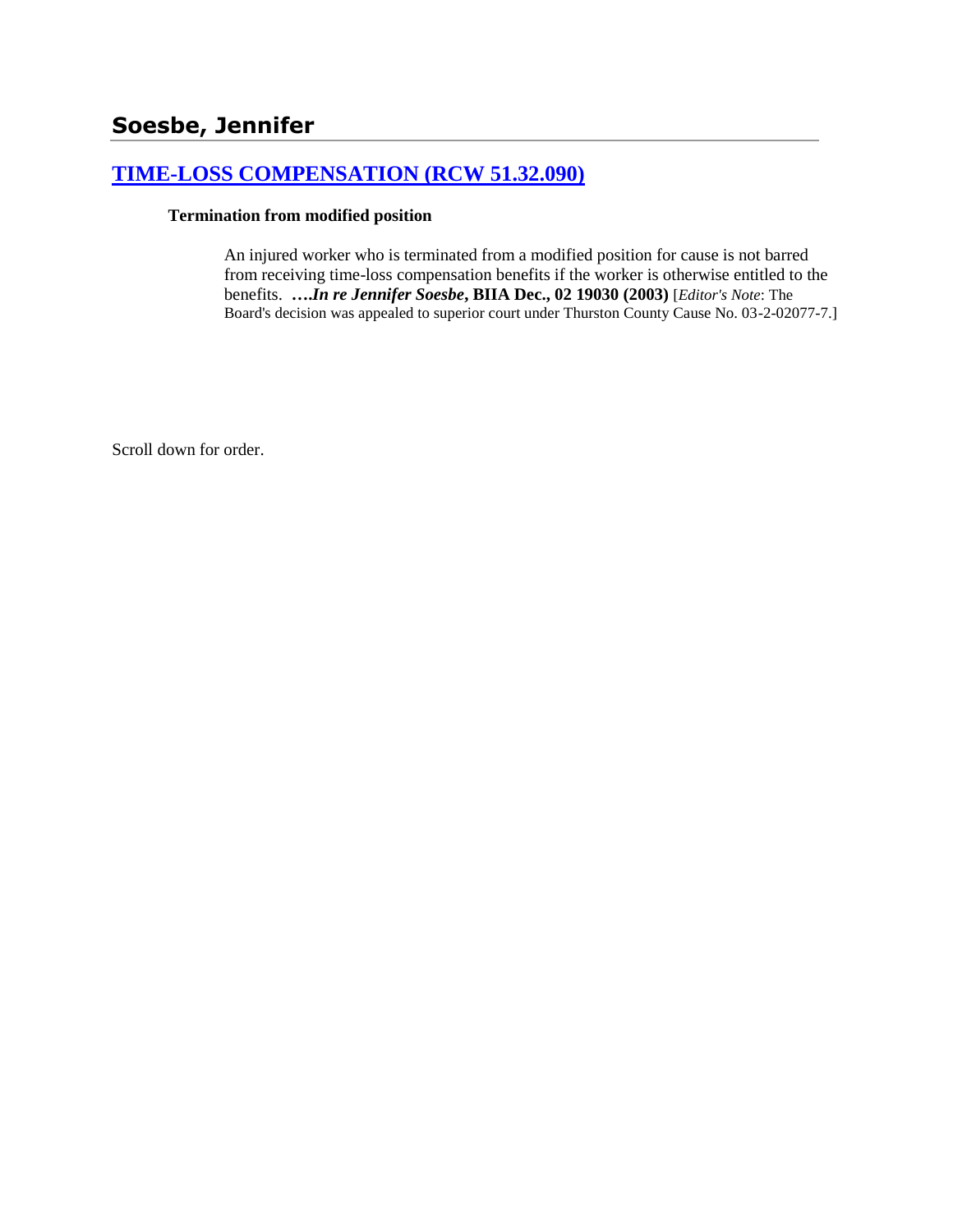## **BEFORE THE BOARD OF INDUSTRIAL INSURANCE APPEALS STATE OF WASHINGTON**

**)**

**IN RE: JENNIFER K. SOESBE ) DOCKET NO. 02 19030**

**CLAIM NO. Y-571961 ) DECISION AND ORDER**

APPEARANCES:

Claimant, Jennifer K. Soesbe, by Rolland, O'Malley, Williams & Wyckoff, P.S., per Wayne L. Williams

Employer, Northwest Country Place, Inc., by The Law Office of Erin J. Dickinson, per Erin J. Dickinson

The employer, Northwest Country Place, Inc., filed an appeal with the Board of Industrial Insurance Appeals on August 28, 2002, from an order of the Department of Labor and Industries dated August 8, 2002. In this order, the Department reconsidered and affirmed orders dated August 13, 2002, [*sic*] July 30, 2002, July 16, 2002, July 2, 2002, June 20, 2002, June 19, 2002, April 29, 2002, April 15, 2002, April 1, 2002, and March 14, 2002. The Department order is **REVERSED AND REMANDED**.

## **DECISION**

Pursuant to RCW 51.52.104 and RCW 51.52.106, this matter is before the Board for review and decision on a timely Petition for Review filed by the claimant to a Proposed Decision and Order issued on August 1, 2003, in which the industrial appeals judge reversed and remanded the order of the Department dated August 8, 2002.

The Board has reviewed the evidentiary rulings in the record of proceedings and finds that no prejudicial error was committed. The rulings are affirmed.

The issue in this appeal is whether Ms. Soesbe is entitled to time loss compensation. Ms. Soesbe sustained an industrial injury on her shift that began late in the evening on February 27, 2002, and ended early in the morning of February 28, 2002. She remained physically able to work from March 1, 2002 through June 2, 2002, albeit in a job less demanding than the job of injury. For the period of June 3, 2002 through July 26, 2002, her attending physician's uncontroverted declaration establishes that Ms. Soesbe was unable to perform any gainful employment with her employer of injury.

1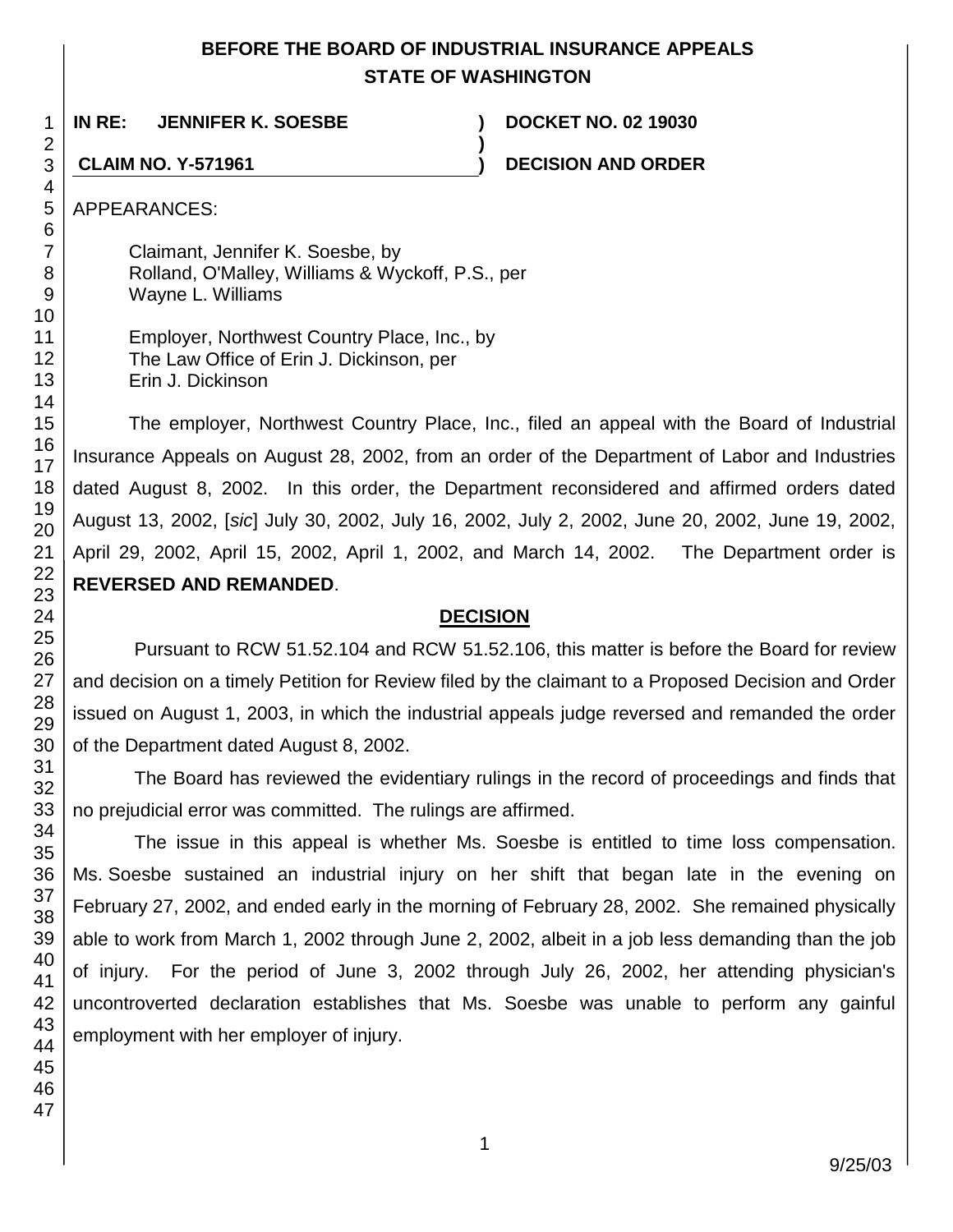On March 1, 2002, Ms. Soesbe reported to work for a modified job with her employer of injury, which had been approved by her physician. Before her shift ended, her employment had been terminated for disciplinary reasons wholly unrelated to the industrial injury.

A worker who cannot return to the job of injury is not entitled to temporary total disability when a physician certifies that an alternate job with the employer of injury is within the worker's capacity to perform and the employer has made the job available to the worker. If the alternate job becomes unavailable before the worker has recovered sufficiently to return to regular employment, or if in the physician's judgment, the worker should not continue in the job, entitlement to wage replacement resumes. RCW 51.32.090(4)(a).

In this claim, the Department paid time loss benefits from March 1, 2002 through July 26, 2002. The industrial appeals judge reversed the Department order and denied benefits for that period.

We grant review because we find the claimant was not entitled to time loss benefits so long as she was capable of performing the modified job with the employer of injury, but her entitlement to time loss resumed on the day her physician found her unable to work.

We have previously determined that when a job an injured worker has been certified to do ends for disciplinary reasons unrelated to the industrial injury and in accord with action that would be taken against other workers similarly situated, that job is "available" within the meaning of the statute. "In such circumstances, we will find that the employer has continued to make the work for which he or she has been shown qualified under RCW 51.32.090(4) available, but for the actions of the worker." *In re Sean Murphy*, Dckt. No. 95 5987 (February 14, 1997). *See also In re Chad Thomas,* BIIA Dec., 00 10091 (2001). An employer is not required to tolerate behavior from an injured worker that it would not tolerate from an employee who was not injured, nor does an employer exercise its right to have a satisfactory work force at the cost of replacing wages for an employee who would be earning the wage, but for his or her own behavior.

For the period of March 1, 2002 through June 2, 2002, Ms. Soesbe was not a totally temporarily disabled worker. She was not precluded from gainful employment and was not entitled to time loss compensation.

Ms. Soesbe's circumstances changed on June 3, 2002, when her physician determined that she could no longer perform gainful employment. This Board has never held that an injured worker who was terminated for cause is barred from receiving time loss compensation that they would otherwise be entitled to. We have merely held that a modified job does not come to an end within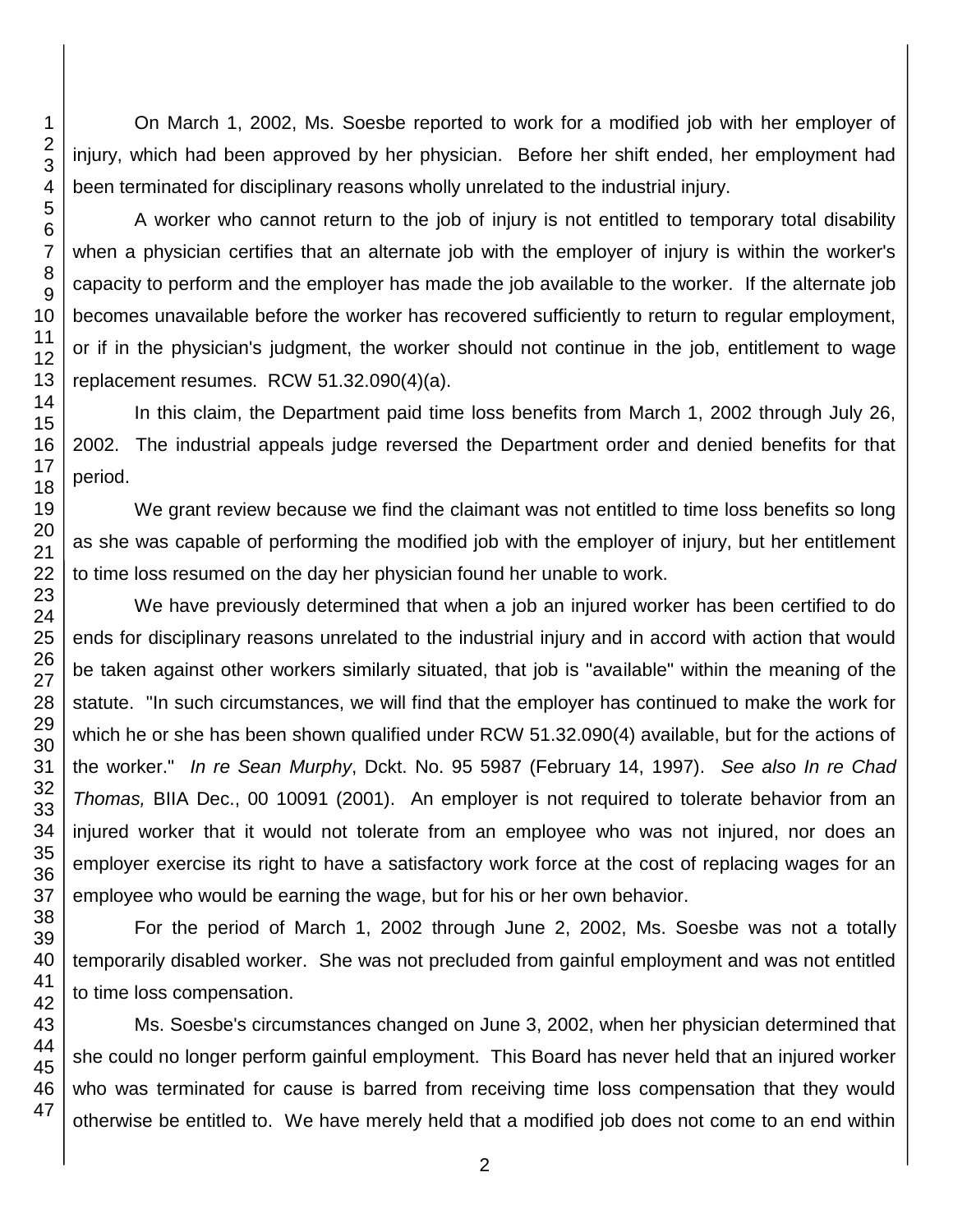the meaning of RCW 51.32.090(4) when an injured worker is terminated for cause. If a terminated worker becomes unable to perform any gainful employment or if she can work but has decreased earning power, she is entitled to receive the benefits indicated by the law. Ms. Soesbe was unable to work from June 3, 2002 through July 26, 2002, and she is entitled to time loss compensation benefits for that period.

The Department order dated August 8, 2002, is reversed. The claim is remanded to the Department with directions to deny the claimant time loss compensation for the period of March 1, 2002 through June 2, 2002, and pay time loss compensation for the period of June 3, 2002 through July 26, 2002.

### **FINDINGS OF FACT**

1. On March 5, 2002, the claimant, Jennifer K. Soesbe, filed an application for benefits, alleging an injury to her mid and low back on February 28, 2002, during the course of her employment with Liberty Country Place, Inc. (Northwest Country Place, Inc). On March 15, 2002, the Department issued an order allowing the claim.

Between March 14, 2002 and July 30, 2002, the Department issued orders that paid the claimant time loss compensation for the period of March 1, 2002 through July 26, 2002.

On August 8, 2002, in response to the employer's timely protests of the time loss orders, the Department issued an order that affirmed orders dated August 13, 2002 [*sic*], July 30, 2002, July 2, 2002, June 20, 2002, June 19, 2002, April 29, 2002, April 15, 2002, April 1, 2002, and March 14, 2002, that paid the claimant time loss compensation from March 1, 2002 through July 26, 2002.

On August 28, 2002, the employer filed an appeal from the order dated August 8, 2002, with the Board of Industrial Insurance Appeals and on October 17, 2002, following timely Orders Extending Time to Act on Appeals, the Board issued an Order Granting Appeal and assigned Docket No. 02 19030.

- 2. On February 28, 2002, the claimant, Jennifer K. Soesbe, sustained an injury during the course of her employment with Northwest Country Place, Inc., a nursing home.
- 3. The claimant's ability to perform certain tasks necessary to accomplish her job of injury was impaired as a result of the industrial injury. The employer provided the claimant with a modified job that had been approved by her physician.